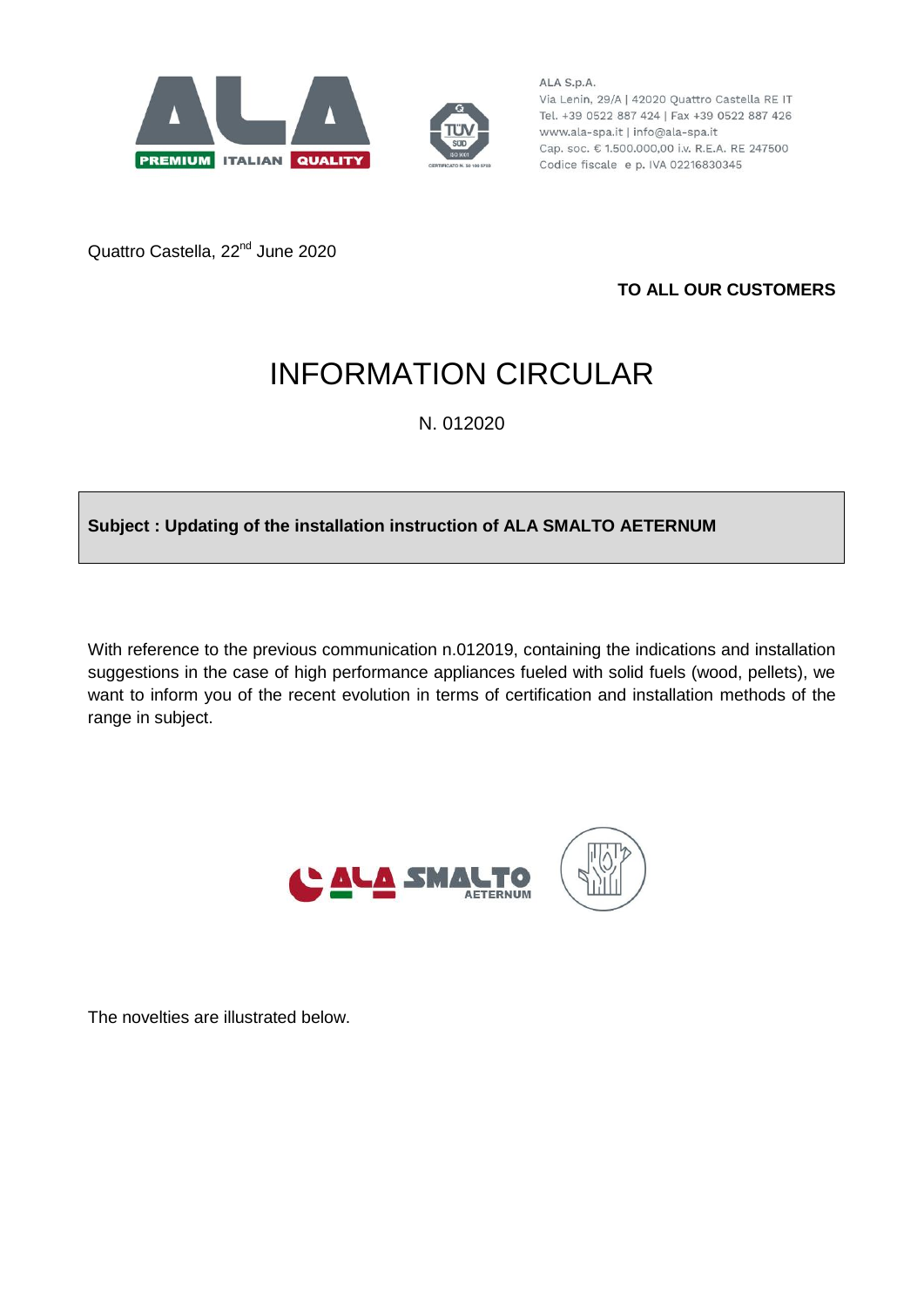

ALA S.p.A. Via Lenin, 29/A | 42020 Quattro Castella RE IT Tel. +39 0522 887 424 | Fax +39 0522 887 426 www.ala-spa.it | info@ala-spa.it Cap. soc. € 1.500.000,00 i.v. R.E.A. RE 247500 Codice fiscale e p. IVA 02216830345

 $\Box$  For the range  $\bigcirc$   $\triangle\bigcirc$   $\Box$   $\Box$   $\Box$   $\Box$   $\Box$  thanks to the new technical designation

### **T600 N1 W V2 L80050 G (800) M WITHOUT GASKET**

**it will now be possible to benefit from the condensate resistance W (= wet operating regime) even without the use of gaskets.**

- In this configuration, it is necessary to mount the pipes with the **"water" anti-condensation installation**, i.e. with male coupling at the bottom and smooth female part at the top (see diagram below).
- It is however possible to install the **"smoke" installation**, that is the female part at the bottom and the male connection at the top (method used up to now) only in the presence of a dry operating mode (= dry fumes / high smoke temperature, with the exclusion of condensation phenomena) - installation without gaskets.

#### **How does the label change ?**



The label will be applied by default \* for the **"water" anticondensation installation**, that is with the smoke arrow from male to female coupling.

\* except material already in stock already produced (label applied "smoke"). In any case, follow the indications of the smoke direction shown on the piece label.

#### **Declaration of performance DoP**

The related updated DoP is available on **www.ala-spa.it**